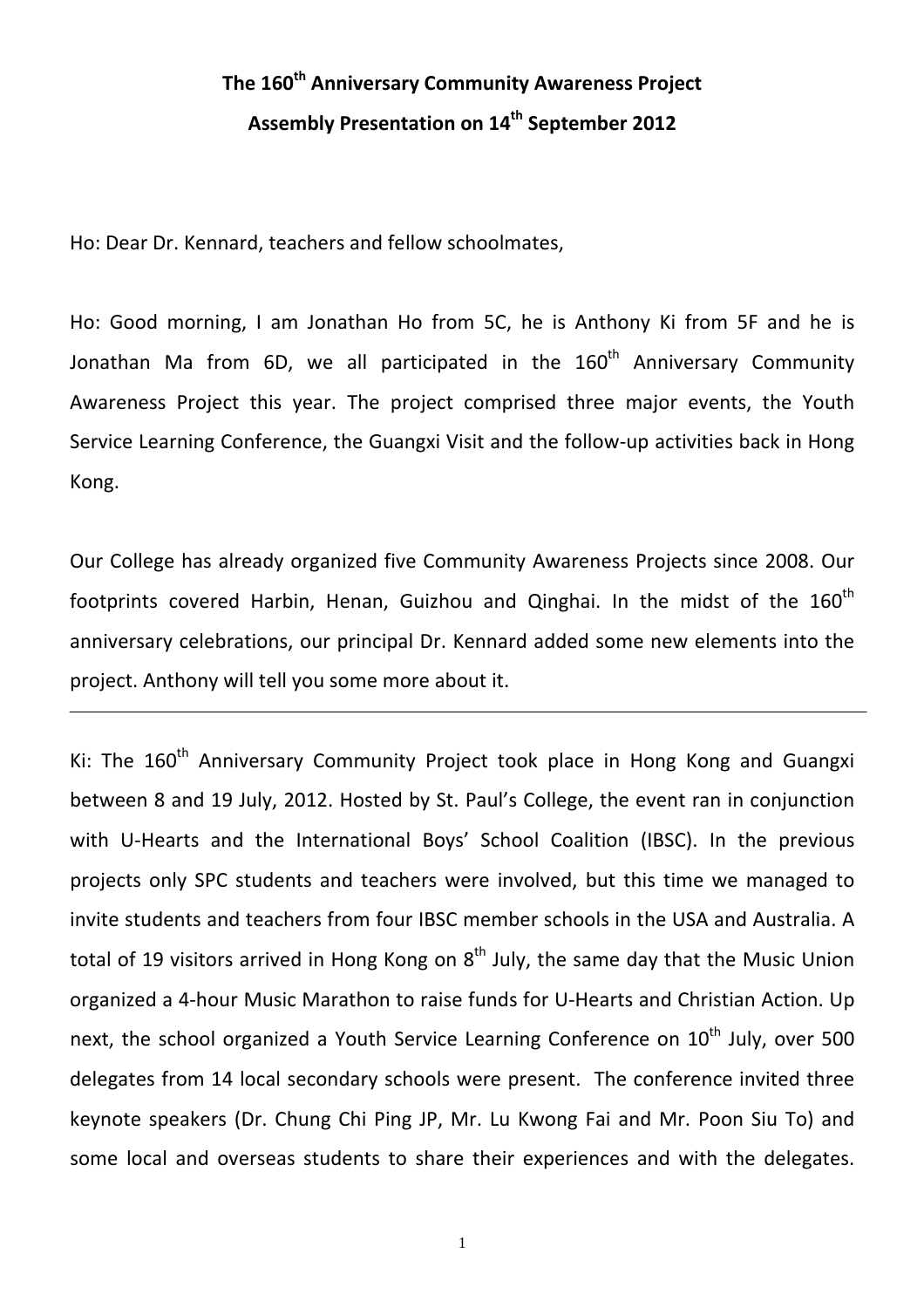Participants brought donations of their own in a small piggy bank. We raised over fourteen thousand dollars for our organizing partner, U-Hearts during the Music Marathon and the conference. The conference was also broadcast live to the IBSC conference in Melbourne, Australia which was taking place at the same time. In the afternoon, the conference event proceeded with hundreds of participants in 12 groups heading for different local service projects. Some walked to Kwun Lung Lau and Caine Road to visit the homes of the elderly while others travelled far away to Mongkok, Shamshuipo and Jordan to visit those people living in the refugee hostel, the ethnic minority centre and the cage homes. Two groups staying at St. Paul's to join either the sign language course or the workshop with the handicapped. The afternoon service projects were meaningful, fruitful and unforgettable. Credits should be given to the many service organizations in Hong Kong, especially to Christian Action, Caritas Hong Kong, LifeForce, the Hong Kong Society for the Deaf, the Mental Health Association of Hong Kong and the Methodist Church. Heartfelt thanks should also be given to the teachers of the 14 participating schools and some of our old boys who volunteered to be the group leaders.

The service projects ended at 5pm approximately, but it was not the end. All the delegates came back and they gathered at the lower playground for the Youth Social Evening which was another wonderful element in the project. We got opportunities to make friends with students of other schools, to share learning experiences with each other and watch the entertaining music and magic performances while having our dinner. The youth social evening was sheer joyful, entertaining and memorable.

Ma: The end of the conference only marked the beginning of the final challenge, the Guangxi Visit. Days ahead of the Guangxi Visit, all of us including the overseas delegates had to undergo many hours of training. Harsh indeed, but we did build stronger teamwork and set clearer missions after the pre-visit training. On 12<sup>th</sup> July, we gathered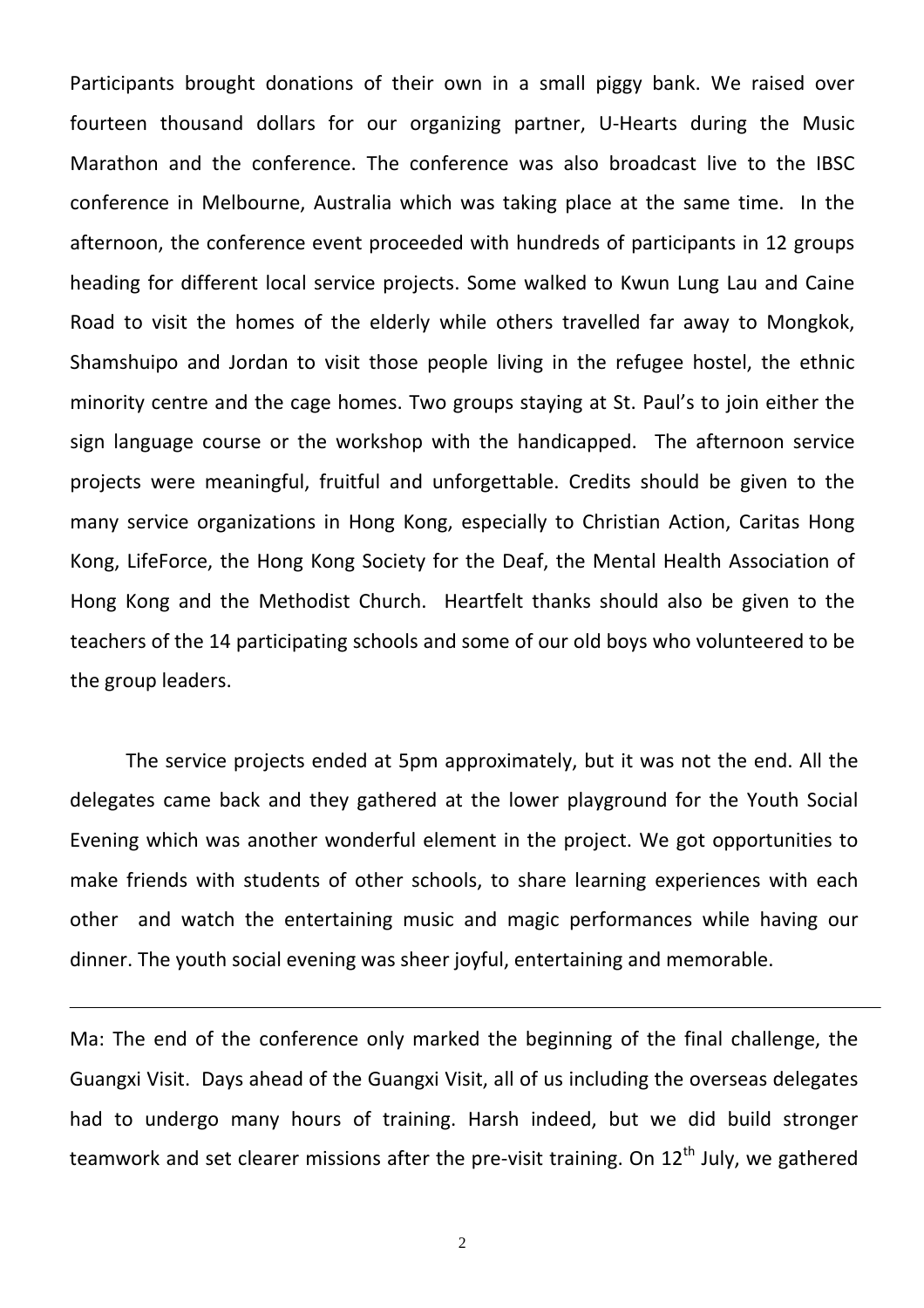at the China Ferry Terminal at 6:30am, quite early in the morning and hopped on a ferry to Gaoming Port across the Zhujiang Delta, and further proceeded into the city of Yulin (玉林) in Guangxi, where we resided at the Zhen Yeung Hotel, preparing for the days of challenges that followed.

The next day, we arrived at Licun Middle School, where we met some new friends. After the ice-breaking activities, each group geared up for the home-stay programme and went to the market to buy some fresh meat and vegetables for dinner. We all looked forward to the home‐stay night even though we might have to walk three hours in the heat.

Fortunately, we all arrived at the host families in good shape and still managed to enjoy the once‐in‐a‐lifetime cooking experience. As we are typical HK teens not used to serving others, we took more hours to have the dinner done. Worst still, we had no access to electric or gas stove, except pieces of chopped firewood. Our efforts paid off. All of us were so hungry that we emptied all the dishes regardless of the weird taste and appearance. With no delay, we took a quick shower right after the dinner as we had got the whole body black and wet while burning firewood in the kitchen. Luckily, the water was not that cold in summer, the bed was not that hard and the night was not that long. The next morning, we worked in the farm as the locals do. They also let us dry the rice and reap the crops. It was the first time that we did farm work, and we were a bit nervous. Fortunately everything was fine.

After that, we bade farewell to the host families and walked back to school. Some groups took another 3 hours while the sick and the injured got good excuses to have a free bus ride. Honestly, many of us were no longer in good shape after the overnight torture and we longed for a better rest. However, right after the lunch, we needed to decide what sort of renovation work should be done in the campus. In the heat of the argument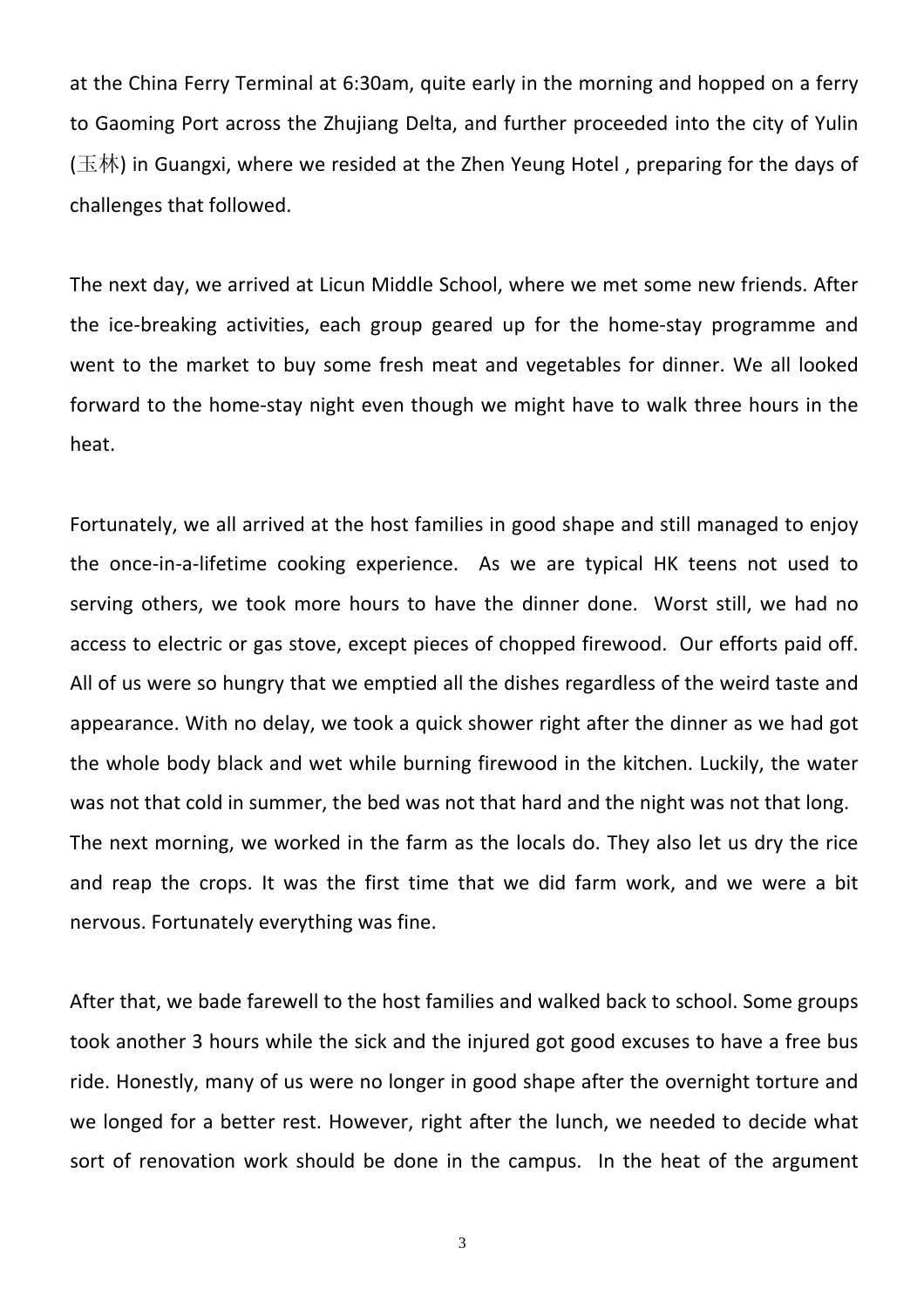among different groups, we finally decided to paint the window frames. We unanimously agreed that renovating the dormitory should be the first priority because we had stayed there the previous night and found that the condition of the dormitory was very bad. We wanted to do something for them.

The fourth day approached, we could not wait but to furnish the campus with brushes and paints. Though each group could only paint four rooms, in moments, the dull window frame started growing in shiny silver, and at noon, when we finally came down from the dorms, even the railing of the stairs were painted! The local students were overjoyed and we felt satisfied as we had finally contributed something to them.

After lunch, we went to one of the places in Licun Middle School that the local students are quite proud of ‐ the Culture Corridor. There were many blackboards mounted on the walls, giving updated information to students. We walked along the corridor only to find three blank boards. We picked up pieces of coloured chalk and started to decorate these blackboards with our theme song while Mr. Ng was drawing his signature cartoons. We also wrote our heartfelt blessings to them there. It also marked the end of the six‐day visit. Many local students gathered at the school main gate to wave goodbye to us. We all know that it might be the last chance that we met each other and tears were slowly dropping down from our eyes.

Ho: On July 16, we came back to Hong Kong in the evening. Some of us accompanied the overseas students and teachers to the Caritas Hotel at Tinwan as they would stay three more days for sightseeing and shopping before departing home.

Now, please enjoy a video capturing the highlights of the 12‐day service learning project. The background music is composed by Chris Cheung in 6C, while the lyrics in English are written by Jonathon Ma, the beautiful lyrics in Putonghua and Cantonese are written by